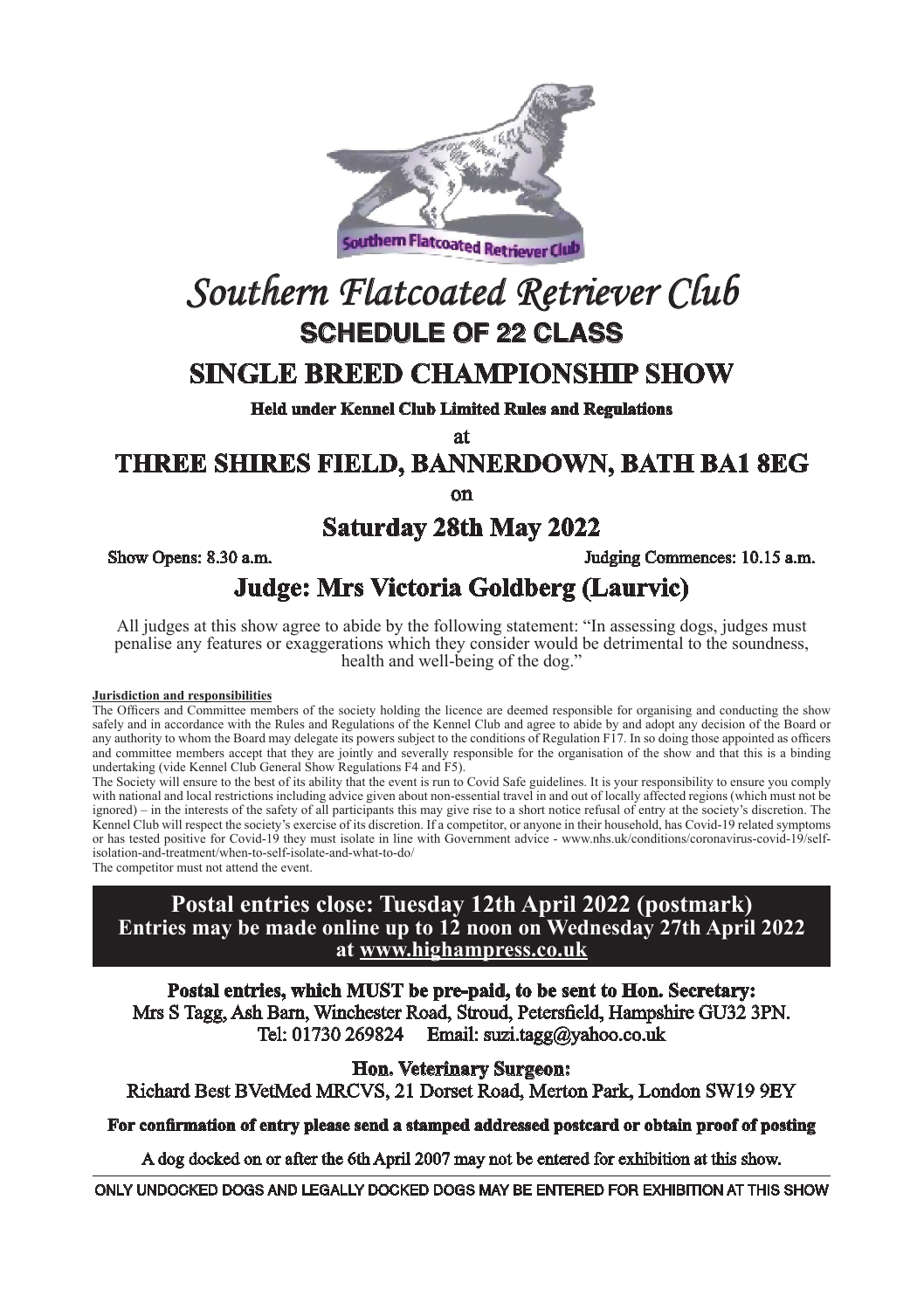### **REFRESHMENTS WILL BE AVAILABLE**

### **PASSES WILL NOT BE SENT For confirmation of entry please send a stamped addressed postcard or obtain proof of postage**

### **ALL CHAMPIONSHIP SHOW JUDGES FOR THE SOUTHERN FLATCOATED RETRIEVER CLUB ARE SELECTED VIA A MEMBERS BALLOT**

**Entries for Southern Flatcoated Retriever Club can be made online at www.highampress.co.uk**

**Mobile phones must be turned off at the ringside and in the ring unless in an emergency or with the permission of the Show Manager or Show Secretary**

**Southern Flatcoated Retriever Club would like to thank Bath Canine Society for the use of their Showground**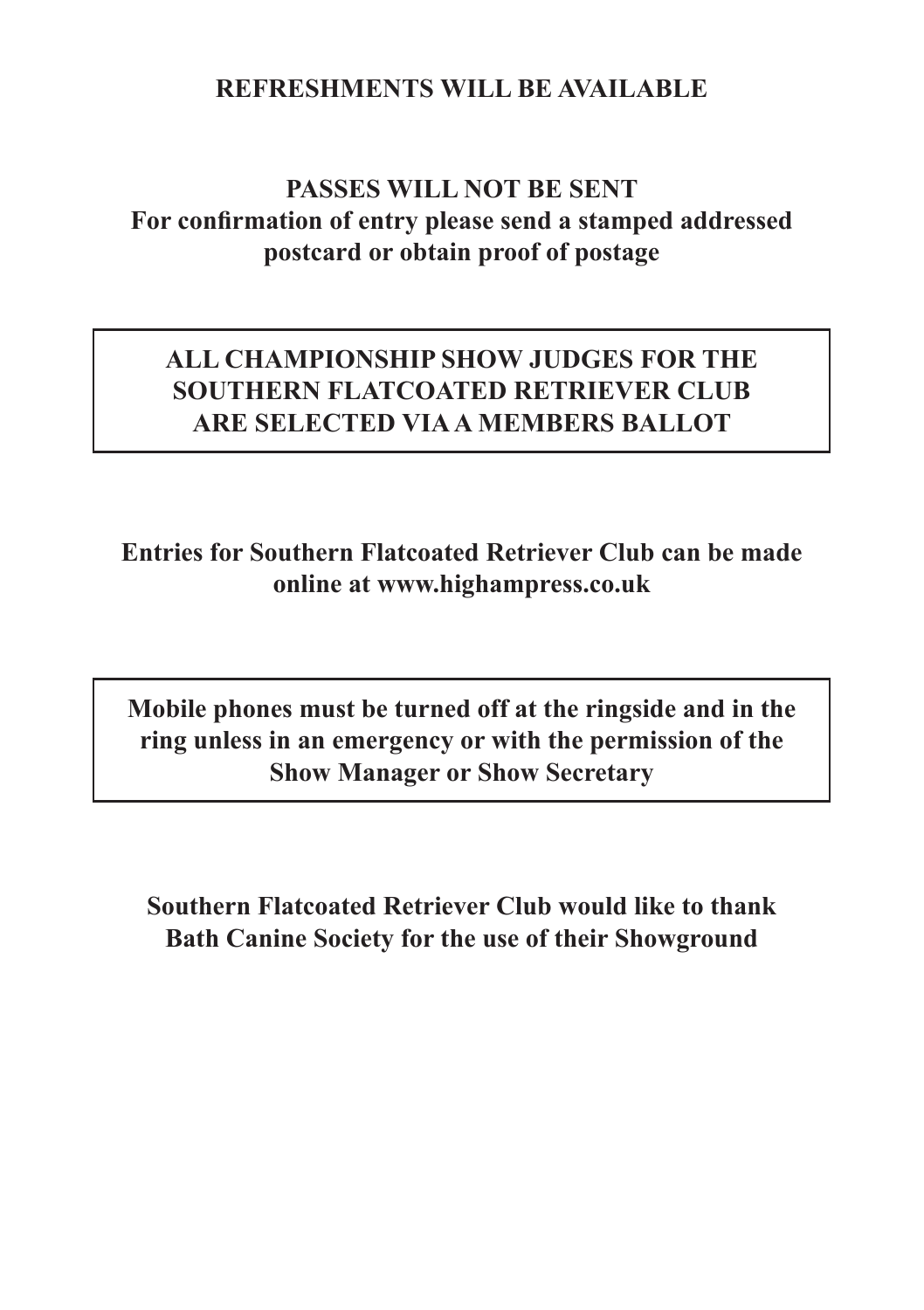#### **OFFICERS AND COMMITTEE**

President: Mrs A Youens Hon. Secretary: Mrs S Tagg Hon. Show Secretary Mrs S Tagg<br>Chairman: Mr A Durra Hon. Treasurer: Mr R Strudwick Show Manager: Mr R Strudwick Chief Steward: Mrs T Swain

Mr A Durrant

**Committee:** Miss A Bellamy, Mrs V Bowen, Mrs R Deacon, Mrs S Edwards, Mrs V Goldberg, Miss I Kulczycka, Mrs G Jacobs, Mr R Merry, Mr A Osborne-Brown, Mrs H Osborne-Brown, Mrs L Strudwick, Mrs J Thomas

#### **Hon. Veterinary Surgeon:**  Richard Best BVetMed MRCVS, 21 Dorset Road, Merton Park, London SW19 9EY

#### **ENTRY FEES**

| Members:                          | £18.00 First entry per dog             |
|-----------------------------------|----------------------------------------|
| Non-Members:                      | £22.00 First entry per dog             |
| Subsequent Entries with same dog: | £3.00 (Member or Non-Member)           |
| Not for Competition:              | £5.00 per dog                          |
| Catalogues:                       | £4.00 pre-paid with entries ONLY       |
|                                   | (collect on the day before 12.00 noon) |

#### *In the event of cancellation due to bad weather entry fees will NOT be refunded*

#### **Membership**

Single £8.00; Joint £12.00; Senior Citizen (65 and over) £5.00

#### **• ROSETTES •**

BEST IN SHOW • RESERVE BEST IN SHOW BEST PUPPY IN SHOW • BEST VETERAN IN SHOW • BEST LIVER IN SHOW DOG CC • RESERVE DOG CC • BITCH CC • RESERVE BITCH CC BEST PUPPY DOG • BEST VETERAN DOG • BEST LIVER DOG BEST PUPPY BITCH • BEST VETERAN BITCH • BEST LIVER BITCH 1st - 5th IN ALL CLASSES

*Donations towards the cost of rosettes would be appreciated. All donations will be acknowledged in the catalogue.*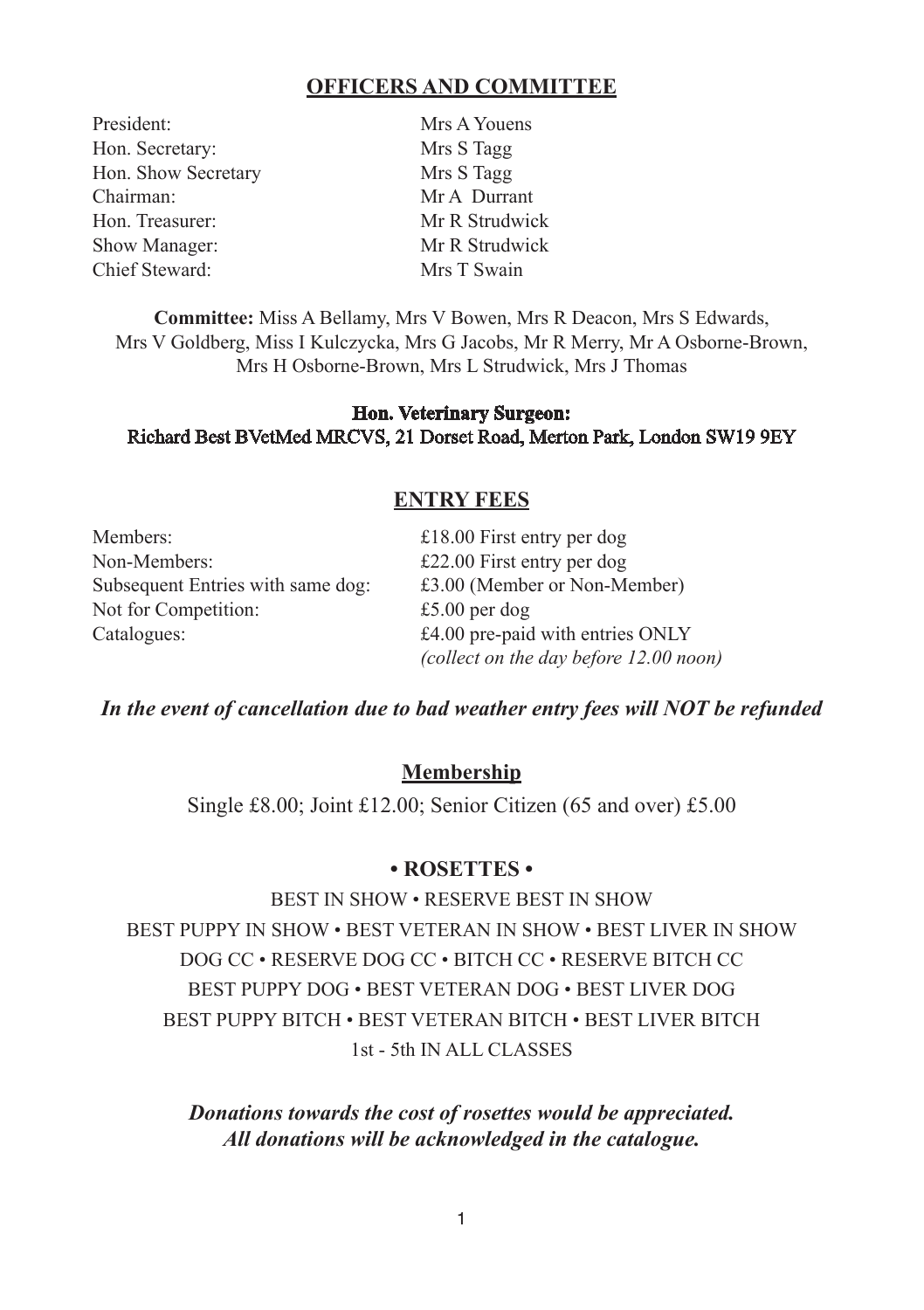### **CLASSIFICATIONS**

### **Judge: Mrs Victoria Goldberg (Laurvic)**

- 1 Veteran Bitch
- 2 Minor Puppy Bitch
- 3 Puppy Bitch
- 4 Junior Bitch
- 5 Yearling Bitch
- 6 Graduate Bitch
- 7 Post Graduate Bitch
- 8 Limit Bitch
- 9 Open Bitch
- 10 Special Open Liver Bitch
- 11 Special Working Bitch

Kennel Club Challenge Certificate - Bitch Kennel Club Challenge Certificate - Dog

- 12 Veteran Dog
- 13 Minor Puppy Dog
- 14 Puppy Dog
- 15 Junior Dog
- 16 Yearling Dog
- 17 Graduate Dog
- 18 Post Graduate Dog
- 19 Limit Dog
- 20 Open Dog
- 21 Special Open Liver Dog
- 22 Special Working Dog

#### **BEST IN SHOW followed by BEST PUPPY IN SHOW**

**NB: Best Veteran taken from winners of Veteran Classes**

#### **A LIST OF TROPHIES WILL BE AVAILABLE IN THE CATALOGUE**

**Trophies are available to members only**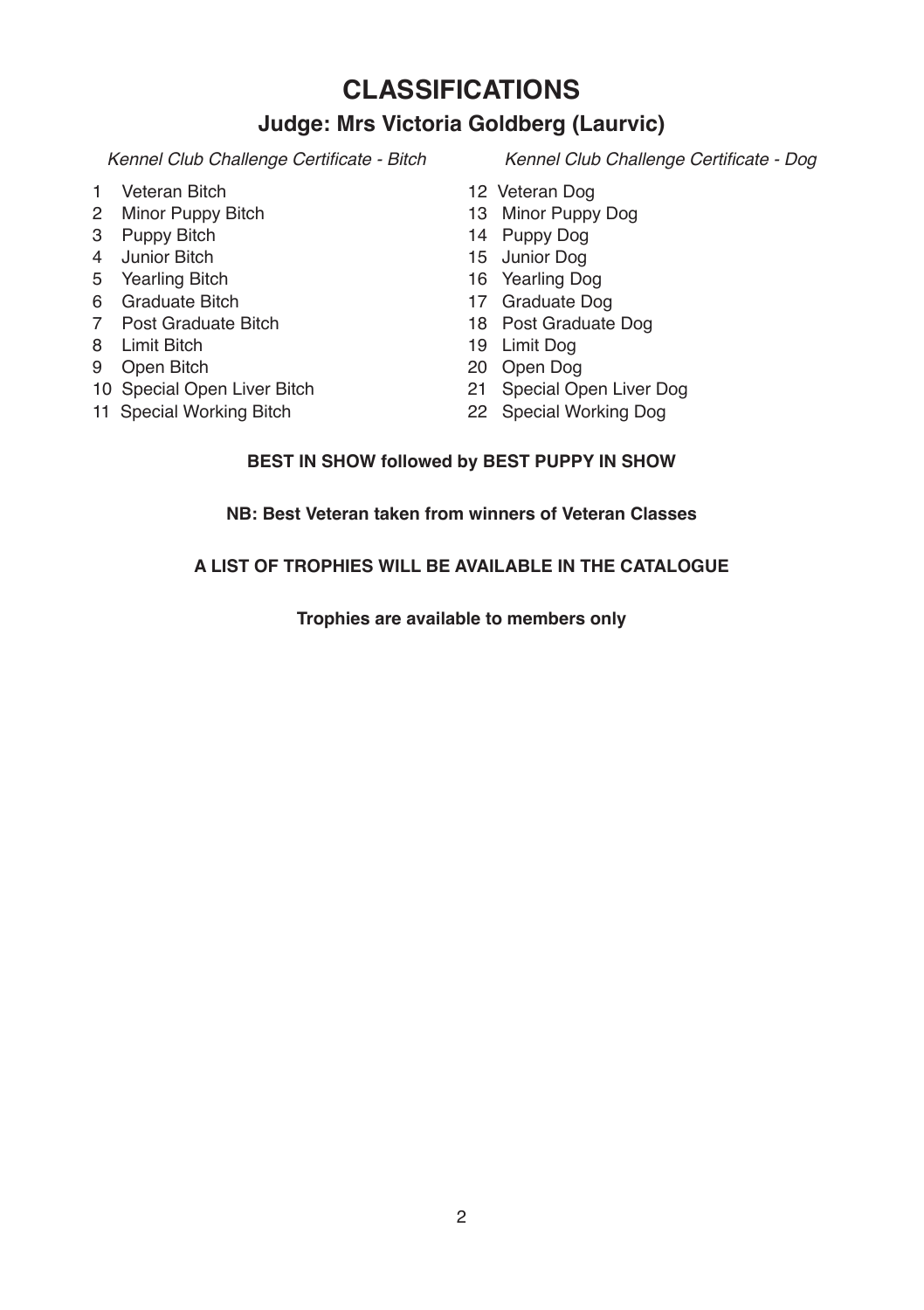### **DEFINITIONS OF CLASSES**

In the following definitions, a Challenge Certificate includes any Show award that counts towards the title of Champion under the rules of any governing body recognised by the Kennel Club. Wins at Championship Shows in breed classes where Challenge Certificates are not on offer shall be counted as wins at Open Shows. In the case of a dog owned in partnership and entered in Members' classes or competing for Members' Specials each partner must at the time of entry be a member of the Society. In estimating the number of awards won, all wins up to and including the seventh day before the date of closing of **Postal** entries shall be counted when entering for any class i.e. **Tuesday 5th April 2022.** Wins in Variety classes do not count for entry in breed classes but when entering for Variety classes, wins in both Breed and Variety classes must be counted. First prizes awarded in any classes defined as Special do not count towards eligibility.

If an exhibitor reports before the judging of a class or classes that a dog has been entered which is ineligible, the exhibitor may choose one of the following options:-

(1) *Withdrawal*

The dog may be withdrawn from competition subject to the conditions of Regulations F.(1).19.

- (2) *Transfer*
	- a) If a dog is ineligible for a class or classes as regards its colour, sex, weight or height the Show Secretary shall transfer it to the equivalent class or classes for the correct colour, sex, weight or height and, in the event of there being no equivalent class, Minor Puppy and Puppy excepted, to the Open class for the correct colour, sex, weight or height.
	- b) If an exhibit is entered incorrectly in a Minor Puppy class, Puppy class or Junior class, which is over age but under twelve calendar months of age, eighteen calendar months of age or twenty four calendar months of age respectively, the Show Secretary shall transfer the exhibit to the Puppy class, Junior class or Yearling class respectively for the correct colour, sex, weight or height and in the event of there being no Puppy, Junior or Yearling class to the Open class for the correct colour, sex, weight or height.
	- c) For any reason other than the above, the Show Secretary shall transfer it to the Open class for the correct colour, sex, weight or height.
	- d) If an exhibit arrives late and misses a class, even if it is the only class in which the dog is entered, the dog may not be transferred to any other class.
- **MINOR PUPPY:** For dogs of six and not exceeding nine calendar months of age on the first day of the Show.
- **PUPPY:** For dogs of six and not exceeding twelve calendar months of age on the first day of the Show.
- **JUNIOR:** For dogs of six and not exceeding eighteen calendar months of age on the first day of the Show.
- YEARLING: For dogs of twelve and not exceeding twenty-four calendar months of age on the first day of the Show.
- **GRADUATE:** For dogs which have not won a Challenge Certificate/CACIB/CAC/Green Star or four or more First Prizes at Championship Shows in Graduate, Post Graduate, Minor Limit, Mid Limit, Limit and Open classes, whether restricted or not where Challenge Certificates were offered for the breed.
- **POST GRADUATE:** For dogs which have not won a Challenge Certificate/CACIB/CAC/Green Star or five or more First Prizes at Championship Shows in Post Graduate, Minor Limit, Mid Limit, Limit and Open classes, whether restricted or not where Challenge Certificates were offered for the breed.
- **LIMIT:** For dogs which have not become show Champions under The Kennel Club Regulations or under the rules of any governing body recognised by The Kennel Club, or won 3 or more CC/CACIB/CAC/ Green Stars or won 7 or more First Prizes in all at Championship Shows in Limit or Open Classes confined to the Breed, whether restricted or not at Shows where Challenge Certificates were offered for the breed.

**OPEN:** For all dogs of the breeds for which the class is provided and eligible for entry at the Show.

**VETERAN:** For dogs of not less than seven years of age on the first day of the Show.

**SPECIAL OPEN LIVER** As for Open but restricted to colour.

- **SPECIAL WORKING** For dogs which have won Prizes and Awards in recognised competitions at Gundog Working Tests or have gained their Show Gundog Qualifier or a Gundog Working Certificate.
- **NOT FOR COMPETITION** Societies may at their discretion accept Not for Competition entries. Societies may accept such entries from breeds of dog not included within the title of the Society and at Shows held over more than one day, such entries may be accepted on any day from any breed. Puppies of 4 - 6 months of age on the day of the show may be entered NFC.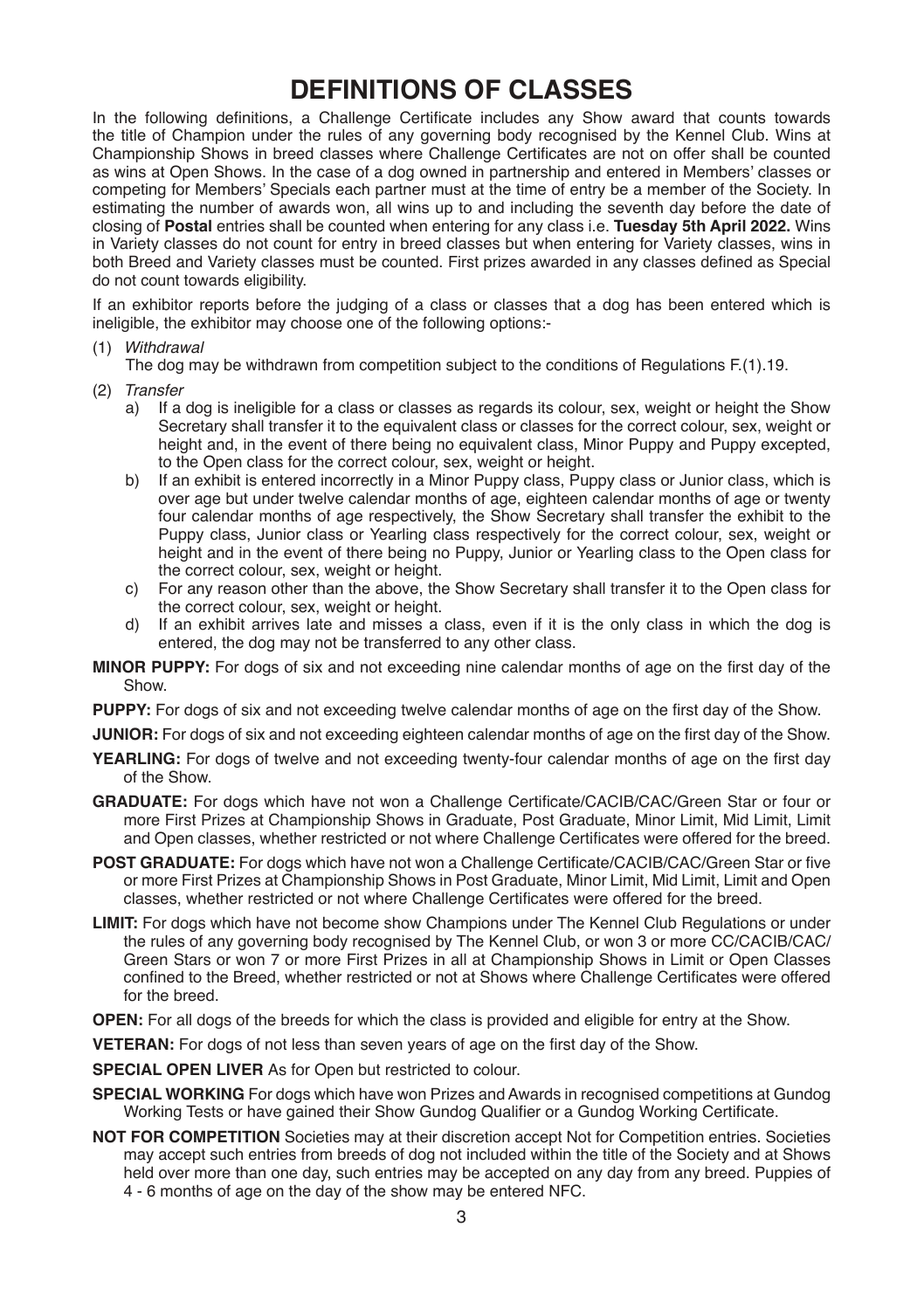## **RULES AND REGULATIONS**

- 1. The Show will open at 8.30 am.
- 2. Dogs will be received at any time but it is the exhibitor's responsibility to ensure that exhibits are available for judging when required.
- 3. Judging will commence at 10.15 am.
- 4. Exhibits may be removed from the Show after their judging has been completed. The Show will close half an hour after all judging has been completed. Exhibits may not be removed any earlier unless by written order of the Veterinary Surgeon, Veterinary Practitioner or of the Show Management and then only in very exceptional and unforeseen circumstances which must be reported to the Kennel Club.
- 5**.** Entry Fees: Members First Entry £18.00 per dog; Non-Members First Entry £22.00 per dog; £3.00 each subsequent entry with the same dog. Not for Competition £5.00 per dog (please provide full details on entry form). Catalogues £4.00 pre-paid with entries only.
- 6. There is no Prize Money on offer at this Show.
- 7. The Committee reserves to itself the right to refuse entries.
- 8. Puppies under six calendar months of age on the first day of the Show are not eligible for exhibition. The Southern Flatcoated Retriever Club will accept Not for Competition entries for puppies over 4 months of age.
- 9. The mating of bitches within the precincts of the Show is forbidden.
- 10. **Best Puppy in Show.** Where a Best Puppy in Show competition is scheduled the Best Puppy in Show is a puppy which has competed and is unbeaten by any other puppy exhibited at the same show. A puppy is a dog of six and not exceeding twelve calendar months of age on the first day of the Show. Where the Best in Show is a puppy it may, at the discretion of the Judge be awarded Best Puppy in Show respectively. Where the Reserve Best in Show is a puppy which has only been beaten by an adult dog it may, at the discretion of the Judge be Best Puppy in Show respectively. Consequently, selection of Best Puppy in Show must follow the selection of Best in Show respectively.
- 11. **Best in Show.** Best in Show must be selected from the exhibits declared Best of Sex. If a Reserve Best in Show is to be selected, the eligible dogs are those declared Best Opposite Sex and the Reserve Best of Sex to the exhibit declared Best in Show.
- 12. Exhibits will not be admitted to Best in Show competition after a period of ten minutes has elapsed since the announcement that exhibits are required for judging, unless they have been unavoidably delayed by previous judging not completed on time, and then only with the special permission of the Show Management.
- 13. Exhibitors must not pick up dogs by their tails and leads when lifting them nor handle a dog in a manner which causes its feet not touch the ground when on the move. This is not acceptable. Exhibitors should note that such practice would constitute harsh handling and reports of such practice will be referred to the Committee under Kennel Club Show Regulation F11.
- 14. All exhibitors must be familiar with Kennel Club Regulation F (Annex B) Regulations for the Preparation of Dogs for Exhibition.
- 15. All dogs resident outside the UK must be issued with a Kennel Club Authority to Compete number before entry to the show/event can be made. All overseas entries without an Authority to Compete number will be returned to the exhibitor/competitor.
- 16. **Dogs in Vehicles on Hot Days.** Your dog is vulnerable and at risk during hot weather and the Kennel Club offers the following guidance to help guide you through the do's and don'ts travelling to and whilst at KC licensed events.
	- When travelling to a show please take a moment to consider whether the route to the show is on a busy holiday route, and leave earlier to avoid increased time in traffic jams.
	- If your vehicle is not air-conditioned seriously consider whether travelling to the show is a good idea at all.
	- The vehicle should be as fully ventilated as possible, and plenty of stops should be taken, with lots of water available to drink
	- Ensure your dog is not sitting in full sunlight. There should be plenty of free flowing air around the dog.
	- When at the show, never leave your dog in the vehicle.
	- Keep the dog in the shade take your own shade for example a large umbrella and always have plenty of water available to drink so your dog stays well hydrated.
	- Avoid your dog taking part in unnecessary exertion, or from standing in exposed sunlight for extended lengths of time. Remember, if you feel hot your dog is very likely to feel much hotter and dehydrated, and this could lead to dire results. Please look after your dog's welfare.

#### **WARNING: IF YOUR DOG IS FOUND TO BE AT RISK FORCIBLE ENTRY TO YOUR VEHICLE MAY BE NECESSARY WITHOUT LIABILITY FOR ANY DAMAGE CAUSED.**

17. Anyone whose dog is entered at a Kennel Club licensed event should take all reasonable steps to ensure the needs of their dog(s) are met, and should not put a dog's health and welfare at risk by any action,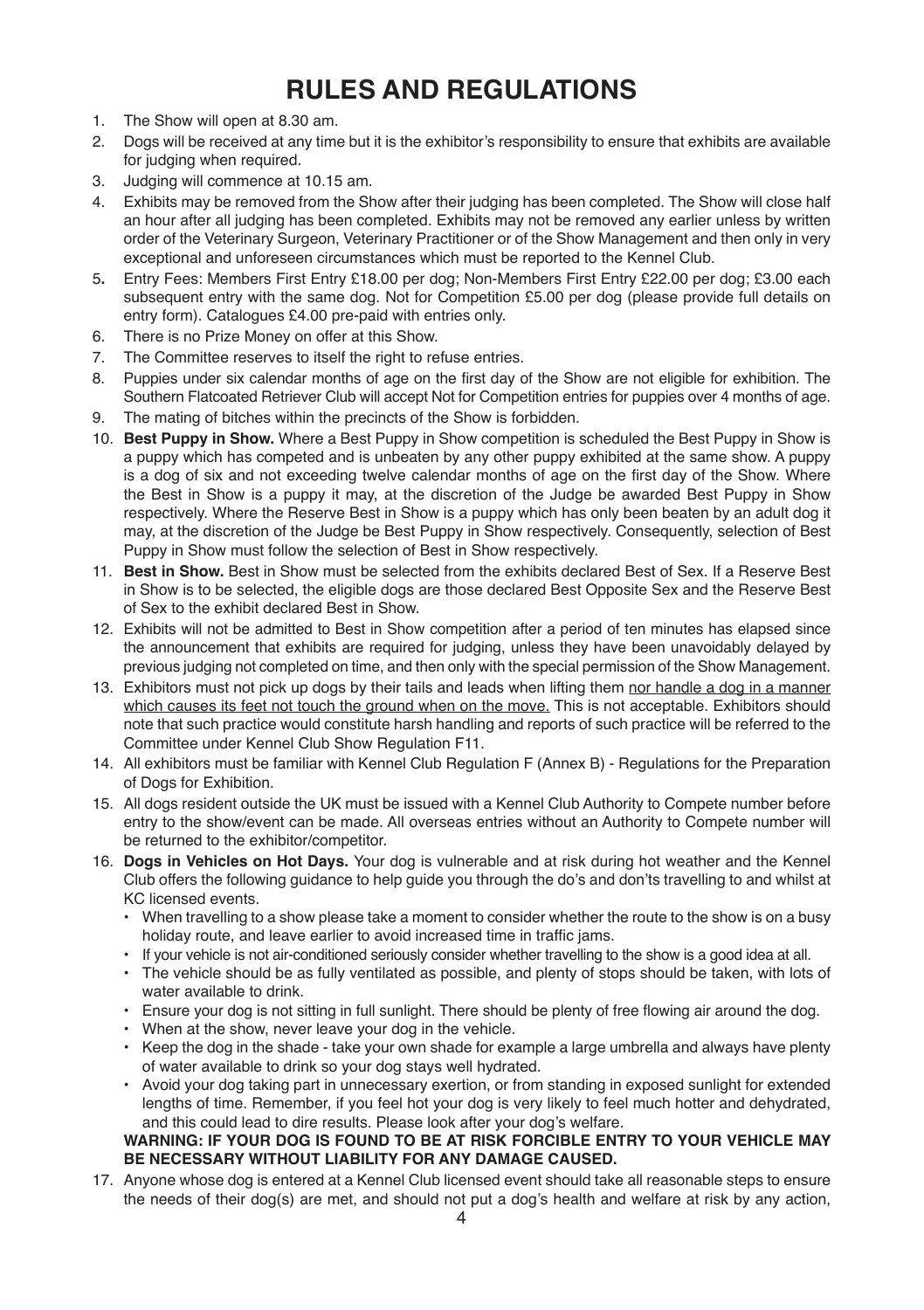default, omission or otherwise. Breach of Kennel Club Regulations in this respect may be referred to the Board for disciplinary action under the Kennel Club Rules and Regulations. The use of pinch collars, electronic shock collars, or prong collars, is not permitted at any show licensed by the Kennel Club. This shall apply at the venue or within the precincts of the show.

- 18. Not for Competition entries will be accepted. Details of each dog so entered must be recorded on the entry form and must be Kennel Club registered.
- 19. No modifications will be made to this Schedule except by permission of the Board of the Kennel Club, which will be followed by advertisement in the Canine Press wherever possible.
- 20. The Show will be held under Kennel Club Rules and Show Regulations in force at the date of publication of the schedule. Every exhibitor making an entry or entries at this show shall be deemed to have agreed to abide by these Rules and Regulations and it is on this understanding only that entries are received.
- 21. The Board will not be responsible for exhibitors missing their classes.
- 22. Should a judge be prevented from fulfilling his/her engagement, the Board shall have the right of appointing another judge in his/her place.
- 23. No animal other than an exhibit shall be allowed within the precincts of the Show.
- 24. Passes will not be sent out. Anyone requiring confirmation of entries please send a stamped addressed postcard.
- 25. Postal entries close Tuesday 12th April 2022 (Postmark). Online entries can be made up until midnight on Wednesday 27th April 2022 at www.highampress.co.uk.
- 26. Any owner, competitor, handler or other person in charge of a dog is required to remove as soon as possible any fouling caused by their dog(s) at any Kennel Club licensed show within the licensed venue and within the environs of that event including car and caravan parks and approaches.
- 27. The Board of the Show can accept no responsibility for products advertised or sold by trade stand holders at the show and remind exhibitors that grooming products on sale may not meet the requirements of the Regulation for the Preparation of Dogs for Exhibition F(B).
- 28. The owner, exhibitor, handler or other person in charge of a dog at Kennel Club licensed events must at all times ensure that the dog is kept under proper control whilst at the licensed venue, including it environs, car and caravan parks and approaches. This Regulation applies before (at any time during the set up period at the venue), during the event and afterwards (at any time during the breakdown of the event)
- 29. A dog may be disqualified by the Board from any award, whether an objection has been lodged or not, if proved amongst other things to have been; a) registered or recorded as having been bred by the scheduled judge, this shall not apply to a judge appointed in an emergency; b) exhibited without payment of appropriate enrty fees.
- 30. Every exhibitor shall ensure that whilst the dog is being exhibited, its handler shall display the correct ring number.
- 31. Judges, Ring Stewards, dogs and handlers are the only ring occupants during judging. No other person is allowed in the ring unless authority has been given by the Show Executive.

**EXHIBITORS PLEASE NOTE:** In accordance with Kennel Club guidelines, exhibitors must display exhibit number/owner identification on their crate, cage or container at all times.